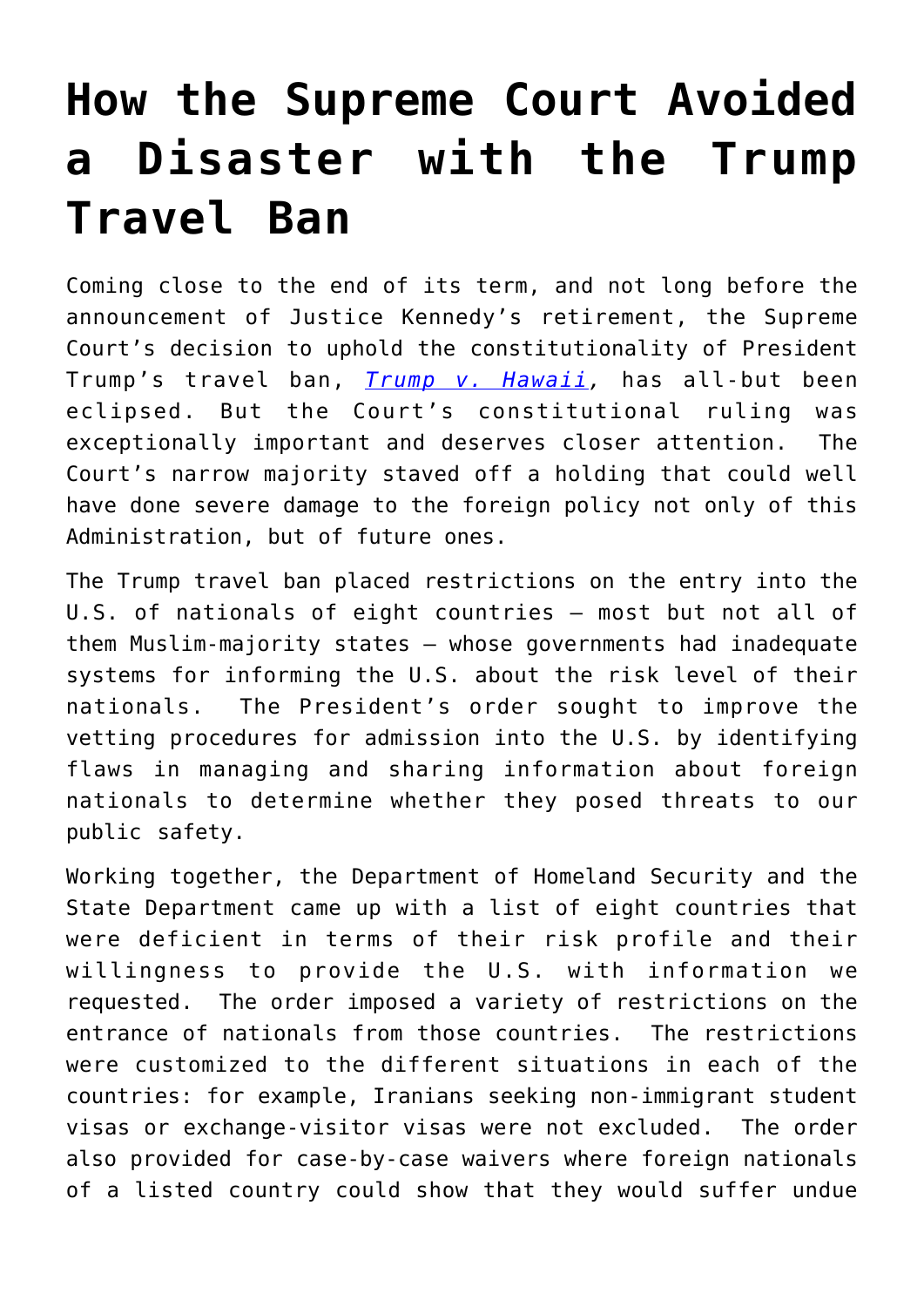hardship from exclusion and did not pose a security threat.

Significantly, the list was subject to periodic review and revision. Thus, if a listed country could demonstrate that it had sufficiently improved its practices, it would be delisted. One country – the Muslim nation of Chad – eventually was delisted because it had made sufficient improvements. Listing a country, therefore, was effectively a tool to motivate its government to upgrade its risk-assessment system.

Most Muslim countries (including those with large populations, such as Indonesia, Egypt and Turkey) were not listed. After being provisionally included, Iraq did not appear on the final list, on the recommendation of the State Department. Two non-Muslim countries – North Korea and Venezuela – were on the final list. The war-torn nations of Syria, Yemen, and Libya were listed, along with Iran, whose regime is hostile to the U.S.

The constitutional challenge to the travel ban was based on the Establishment Clause of the First Amendment. The Establishment Clause states that "Congress shall make no law respecting an establishment of religion." The challenge to the ban was therefore that by suspending the admission of foreign nationals (Muslim or non-Muslim) from six Muslimmajority (and two other) countries, unless and until their governments had upgraded their risk-assessment techniques or demonstrated a willingness to co-operate with the U.S., the President had "established" a religion.

If that claim strikes the reader as absurd, that is because it *is* absurd.

The Establishment Clause was directed against the possibility that the (then new) federal government might "establish" a national church along the lines of the (established) Church of England (or Anglican Church). "Established" churches were familiar to the Framers, and in the late  $18<sup>th</sup>$ century several of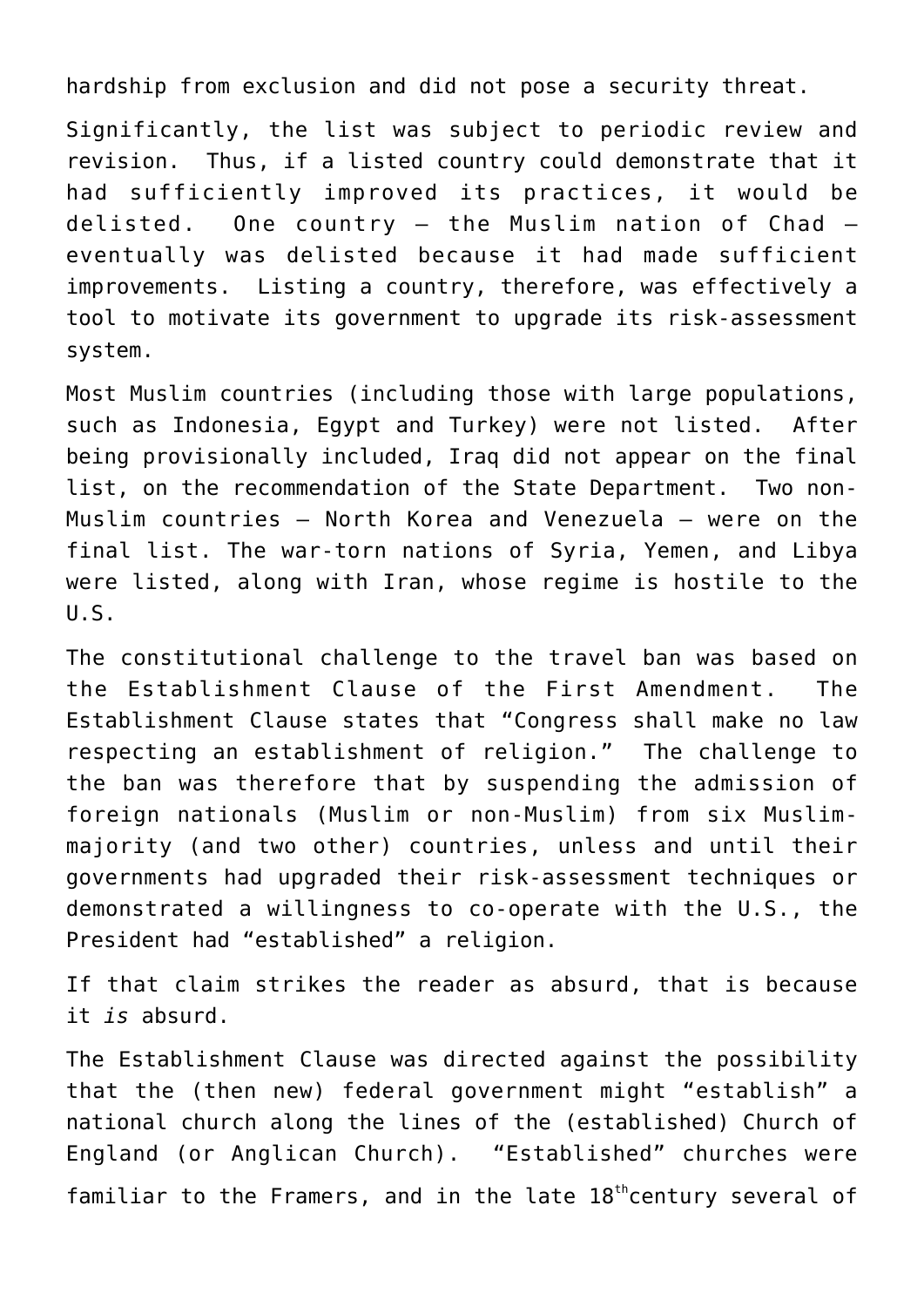our States had them.

 An "established" national Church like the Church of England was subject to government control and regulation in important ways. The government might prescribe the text of its sacred scriptures (such as the Authorized or King James Version of the Bible) or its ritual (as with the Book of Common Prayer). Or the government could appoint high-ranking clergy. An "established" Church would also enjoy certain legal privileges: for example, a contingent of Anglican bishops sat in the House of Lords, the upper chamber of Parliament. And taxes might be imposed on non-Anglicans to pay stipends for Anglican ministers and maintain Anglican churches.

If Congress "established" a particular denomination, therefore, it might impose taxes or exercise coercive power on behalf of that Church. Even apart from the Church of England, the Framers had an example of this before their eyes. In 1774, the British Parliament had passed the "[Quebec Act](http://avalon.law.yale.edu/18th_century/quebec_act_1774.asp)," as a punishment for the Boston Tea Party. The Quebec Act affirmed the power of the Roman Catholic Church to collect "tithes" (in effect, to tax) in that province. The American reaction to this measure was intense. The first Continental Congress petitioned Parliament to repeal the Act – which it refused to do. Hostility to the Quebec Act was one of the causes of the Revolutionary War.

It should be obvious both from the language of the Establishment Clause and from its original purpose that it is designed to prevent the establishment of a *national* church, like the Anglican Church in England or the Roman Catholic Church in Quebec. Our Supreme Court has also construed it to preclude the establishment of churches in the States. But the Clause has essentially *nothing* to do with the activities of the President or Congress in the *international* arena. It was certainly not intended to preclude the federal government from using its leverage over the entry of foreign nationals to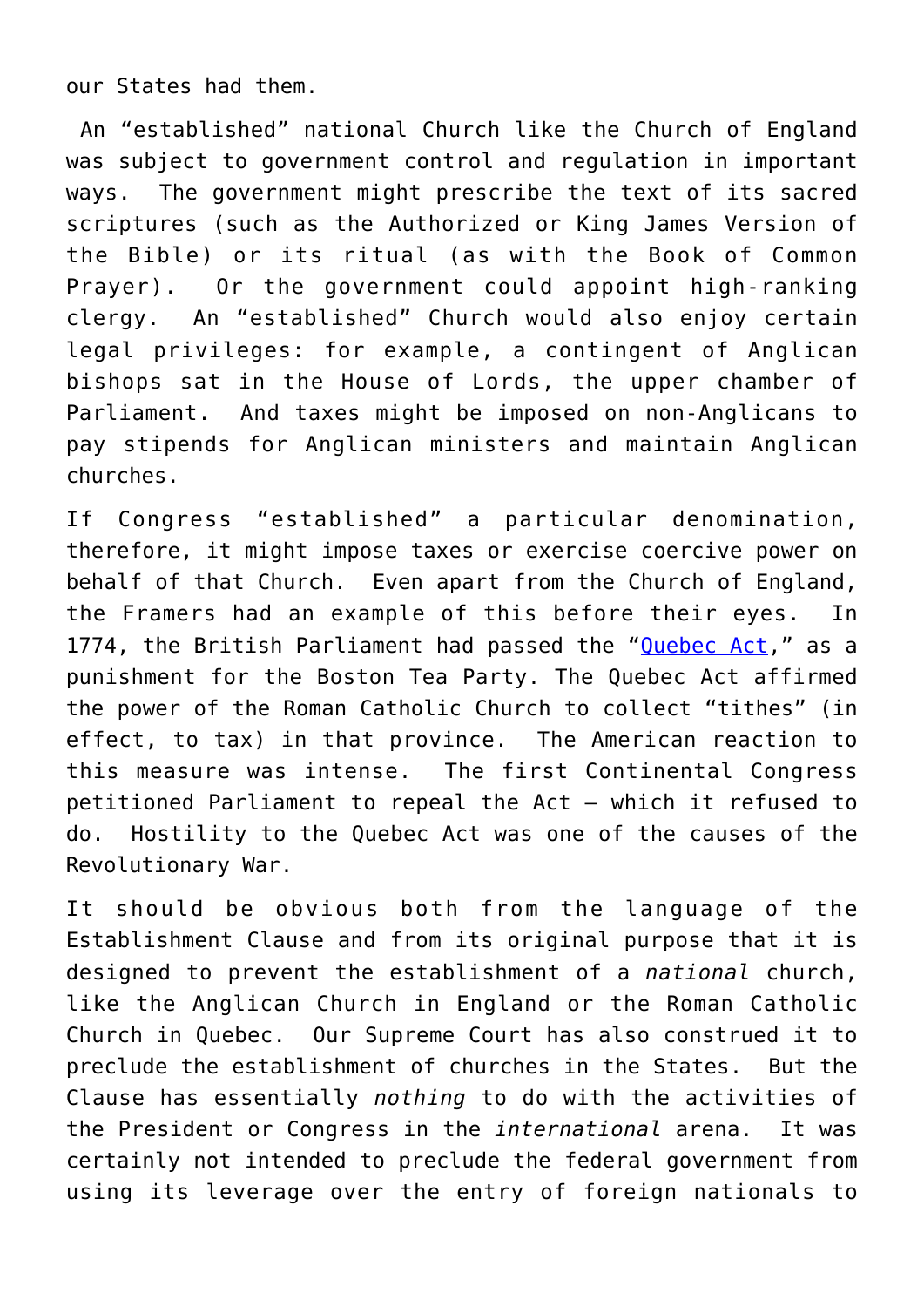motivate foreign governments to upgrade their intelligence gathering and sharing practices.

Moreover, the Supreme Court has never held that the Establishment Clause applies to our government's interactions with foreign governments. If the Court had so held in *Trump v. Hawaii,*that would have been a decisive – and clearly erroneous – innovation.

The truth is that our government can, and on occasion must, take account of religion in matters of foreign policy and national security – and thus in immigration, which is closely interwoven with both. President Bill Clinton's military intervention to protect the ethnic Albanian Muslims in Kosovo from their Christian Serb oppressors was probably intended, in part, to improve the U.S.' image in the Muslim world. There was nothing wrong – let alone *unconstitutional*– with a foreign policy objective of that kind.

Less defensible, but still *constitutional,* was the Obama Administration's long-held (but finally revoked) policy of discriminating against [Near Eastern Christian](https://www.firstthings.com/web-exclusives/2014/08/forgetting-the-christians) victims of ISIS while preferring the claims of the Yazids, a small minority faith in the region.

Going further back, [President Martin Van Buren](https://www.jewishvirtuallibrary.org/americans-react-to-the-damascus-blood-libel) intervened with the Ottoman rulers of Syria in 1840 on behalf of the Jewish population of Damascus, which was at risk because of a "blood libel" originally brought by a Roman Catholic order of monks. Was Van Buren unconstitutionally "establishing" Judaism over Catholicism in Ottoman Syria?

In the circumstances of the U.S.' conflict with radical Islamists, the question whether the Establishment Clause constrains Presidential action in foreign and military affairs is a vital one. For example, can Congress constitutionally fund radio broadcasts and social media messaging that employed mainstream Muslim clergy to attack the Islamic credentials of ISIS? One would think, and hope, so.